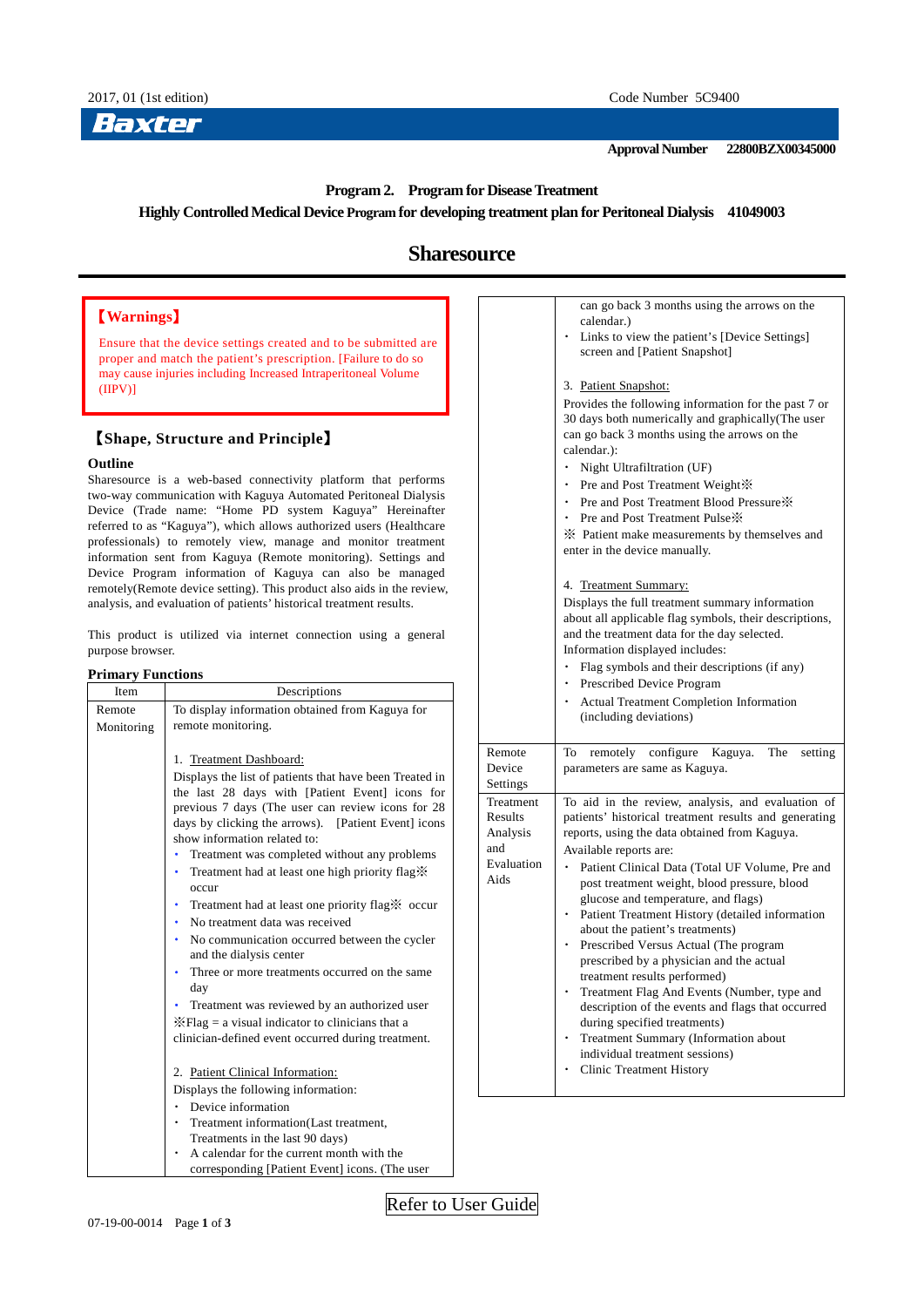**Secondary Functions (Non medical device functions)**

| Item                   | Descriptions                                                                                                     |
|------------------------|------------------------------------------------------------------------------------------------------------------|
| Patient                | Allows to register, edit, view and search patient's                                                              |
| Administration         | information.                                                                                                     |
| User                   | Allows to register, edit, view, search and                                                                       |
| Management             | assigning roles and responsibilities to users.                                                                   |
| <b>Clinic Settings</b> | Allow to create and edit clinic-specific Templates<br>for device settings and to set flag rules for a<br>clinic. |

#### **Working Principle**

Kaguya has the ability to remotely communicate with the internet such that when they are placed in a treatment location (e.g. the patient's home), the treatment results are transferred to the Sharesource cloud located on a Baxter data server to be organized and presented to the clinicians.

A Healthcare Professional (HCP) remotely views and manages the data obtained from Kaguya to review, analyze and evaluate patient's data. When a HCP creates and submits the setting data of Kaguya, Kaguya will receive the changes the next time it is connected to the Internet, and will set itself accordingly if the user approves the new changes.



## 【**Intended Use or Indications**】

The Sharesource Kaguya portal is intended for use by healthcare professionals to remotely view, manage and monitor treatment information sent from Kaguya, remotely manage Device setting of Kaguya, and to review, analysis, and evaluation of patients' historical treatment results.

This is a program medical device intended to aid HCPs to make treatment or diagnosis, providing required information for HCPs who make treatment or diagnosis.

## 【**Usage Method, etc.**】

## **Working conditions and Preparation**

The information about browsers that can be used with this product will be provided to users (HCPs) when they are contacted about registration with this product also that will be provided in the answer to Q: Why am I having trouble viewing certain web pages? on the Help & FAQs screen of this product

#### **How to Use**

This product is available after Baxter has registered the hospital/clinic information and a "clinic user manager" on the system.

1. Preparation and initial login

Contact the registered clinic user manager to apply for a user account. Clinic user manager will create an account, assign proper roles (Either of Basic Clinical Access, Kaguya Device Manager, Patient Manager and Clinic setting manager). Once an account is created, an email will be sent to the user with instructions on how to initially log into the system.

2. Returning User Login

Access the URL of this product and log in with the registered e-mail address and password.

3. Use of functions

Click on appropriate tabs or links according to the purpose of use. Note that the displayed content or the editable fields are different depending on the roles assigned to each user.

- 〔Clinical〕Tab
	- ・View treatment results: ・Settings for Kaguya(Editable only for Device Manager):
- 〔Report〕Tab

・Generate reports:

- 〔Clinic Settings〕Tab
- (Displayed only for Kaguya Clinic Setting Manager) ・Create templates or set flag rules.
- 〔Patient Administration〕Tab (Displayed only for Patient Manager) ・Add new patients or search, view and edit patient information.
- 〔Users〕Tab(Displayed only for Clinic User Managers)
	- ・Assign roles to users, add new users, search, view and edit user information.
- 4. Logging out
	- Click (Logout) at the upper right corner of the screen.

#### 〔**Precautions Related to Usage Method**〕

- 1. Use of one of the browsers listed in the [Usage method, etc.] is recommended.
- 2. Never share registered e-mail address or password and securely manage the information.
- 3. Users will be automatically logged out after 30 minutes of inactivity. Ensure to save the data without delay after making necessary activities.
- 4. Do not operate with multiple browsers and do not log in from multiple computers at the same time.
- 5. Changes to the Kaguya Device Settings are only possible after the patient's treatment is complete and when the Kaguya is powered on, where the data is transmitted between Kaguya and this program. Note that the change in setting will be reflected from the next treatment.

#### 〔**Medical Devices Used in Conjunction**〕

"Home PD System Kaguya"

(Approval# 22800BZX00454000)

# 【**Precautions**】

## **1**.**Important Precautions**

- (1)This product is used by making connection to the data center via the Internet. Pay special attention to computer viruses and information security, and access this product under monitoring of resident security software.
- (2)For security reasons, ensure to always completely log out of this product after you are finished using it.
- (3)Special caution should be used in order to match a patient to the correct Device Program.